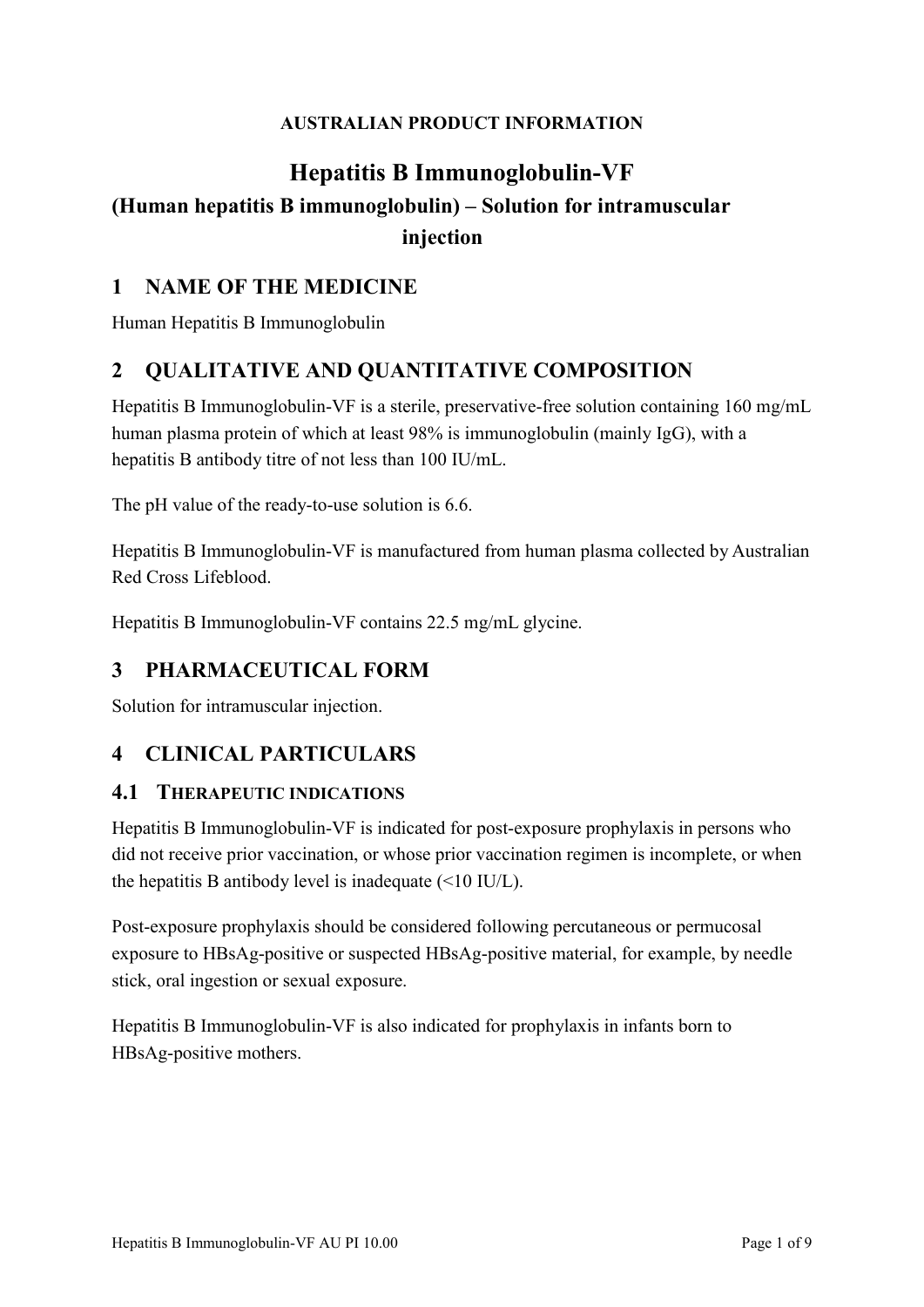#### **4.2 DOSE AND METHOD OF ADMINISTRATION**

### **Dosage**

*Prophylaxis with Hepatitis B Immunoglobulin-VF in adults following percutaneous or permucosal exposure to HBsAg-positive or suspected HBsAg-positive material:* Refer to **Table 1**.

#### **Table 1: Prophylaxis with Hepatitis B Immunoglobulin-VF in adults following percutaneous or permucosal exposure to HBsAg-positive or suspected HBsAg-positive material**

|                                           | <b>Vaccination history</b>                                                                                                                                         |                                                                                                                                                                                                                                                        |
|-------------------------------------------|--------------------------------------------------------------------------------------------------------------------------------------------------------------------|--------------------------------------------------------------------------------------------------------------------------------------------------------------------------------------------------------------------------------------------------------|
| Source material                           | No prior vaccination or<br>incomplete vaccination regimen                                                                                                          | <b>Completed vaccination regimen</b>                                                                                                                                                                                                                   |
| Confirmed positive<br>for HBsAg           | Give a single dose of 400 IU<br>Hepatitis B Immunoglobulin-VF<br>immediately* and initiate hepatitis B<br>vaccination regimen at the same<br>time.                 | Test exposed person for HBs antibody.<br>If level is inadequate $(\leq 10 \text{ IU/L})$ , give a<br>single dose of 400 IU<br>Hepatitis B Immunoglobulin-VF<br>immediately plus a hepatitis B vaccine<br>booster.                                      |
| High risk for HBsAg,<br>but not confirmed | Initiate hepatitis B vaccination<br>regimen. Test source material for<br>HBsAg and, if positive, give a single<br>dose of 400 IU<br>Hepatitis B Immunoglobulin-VF. | Test exposed person for HBs antibody.<br>If level is inadequate $(\leq 10 \text{ IU/L})$ , test<br>source material for HBsAg and, if<br>positive, give a single dose of 400 IU<br>Hepatitis B Immunoglobulin-VF plus a<br>hepatitis B vaccine booster. |
| Uncertain or low risk                     | Initiate hepatitis B vaccination<br>regimen.                                                                                                                       | Nothing required.                                                                                                                                                                                                                                      |

\* Hepatitis B Immunoglobulin-VF must be administered within 72 hours of exposure to the virus.

*Prophylaxis in infants born to HBsAg-positive mothers:* Give infant 100 IU

Hepatitis B Immunoglobulin-VF at birth and initiate hepatitis B vaccination regimen at the same time by giving first vaccine dose in a different limb.

### **Administration**

If the product appears to be turbid by transmitted light or contains any sediment it must not be used. **The product does not contain an antimicrobial preservative. It must, therefore, be used immediately after opening the vial. Any unused solution must be discarded appropriately.**

Hepatitis B Immunoglobulin-VF should be brought to room temperature before use, and given slowly by deep intramuscular injection using an appropriate sized needle. If a large dose is required, it is advisable to administer it in divided doses at different sites. This applies in the case of doses above 2 mL for children up to 20 kg body weight and doses above 5 mL for persons above 20 kg body weight.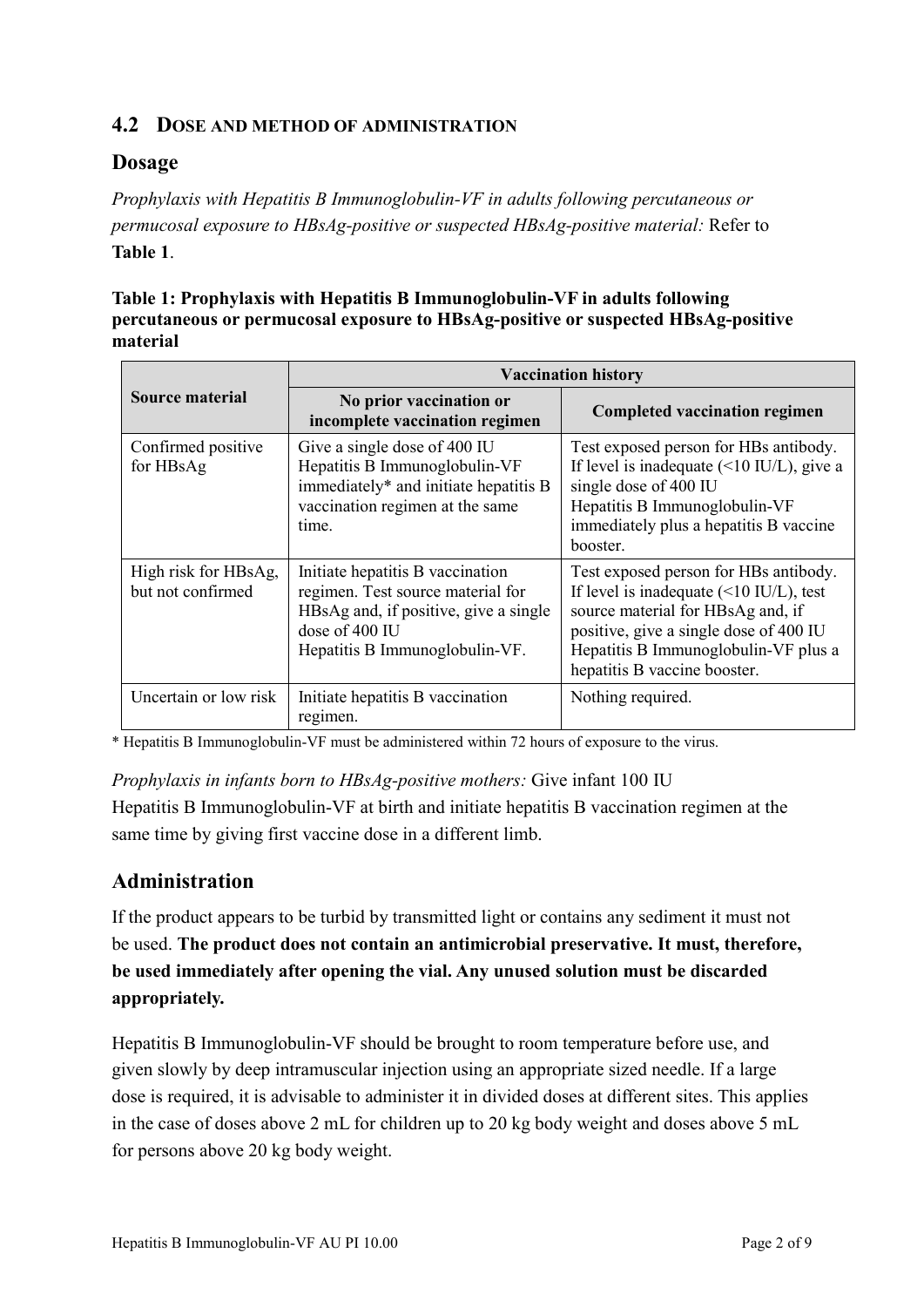Hyaluronidase and/or a suitable local anaesthetic may be added to the injection if desired.

Active immunisation with hepatitis B vaccine should always be commenced in conjunction with administration of Hepatitis B Immunoglobulin-VF in patients exposed to hepatitis B virus (see Table 1). In such case the immunoglobulin and the vaccine should be administered at different sites of the body.

## **4.3 CONTRAINDICATIONS**

Hepatitis B Immunoglobulin-VF is contraindicated in patients:

- who have had a true anaphylactic reaction to the active substance or to any of the components of the product
- with Immunoglobulin A (IgA) deficiency, unless they have been tested and shown not to have circulating anti-IgA antibodies, since these patients may experience severe reactions to the IgA which is present in trace amounts
- who have severe thrombocytopenia or any coagulation disorder that would contraindicate intramuscular injections
- who are HBsAg-positive.

Hepatitis B Immunoglobulin-VF is unnecessary in those who already have adequate circulating hepatitis B antibody  $(\geq 10 \text{ IU/L})$ .

### **4.4 SPECIAL WARNINGS AND PRECAUTIONS FOR USE**

### **Route of administration**

**Hepatitis B Immunoglobulin-VF MUST NOT be administered intravenously** because of the potential for anaphylactic reactions. Injections must be made intramuscularly, and care should be taken to draw back on the plunger of the syringe before injection in order to be certain that the needle is not in a blood vessel.

# **Hypersensitivity**

Hepatitis B Immunoglobulin-VF contains trace amounts of IgA which may provoke anaphylaxis in patients with anti-IgA antibodies, such as those with IgA deficiency.

Hepatitis B Immunoglobulin-VF should be given with caution to patients with a history of prior systemic allergic reactions following the administration of human immunoglobulin preparations. Rarely, human Hepatitis B immunoglobulin can induce a precipitous fall in blood pressure with anaphylactic reaction, even in patients who had tolerated previous treatment with human Hepatitis B immunoglobulin. In case of anaphylactic reaction, the injection should be stopped immediately.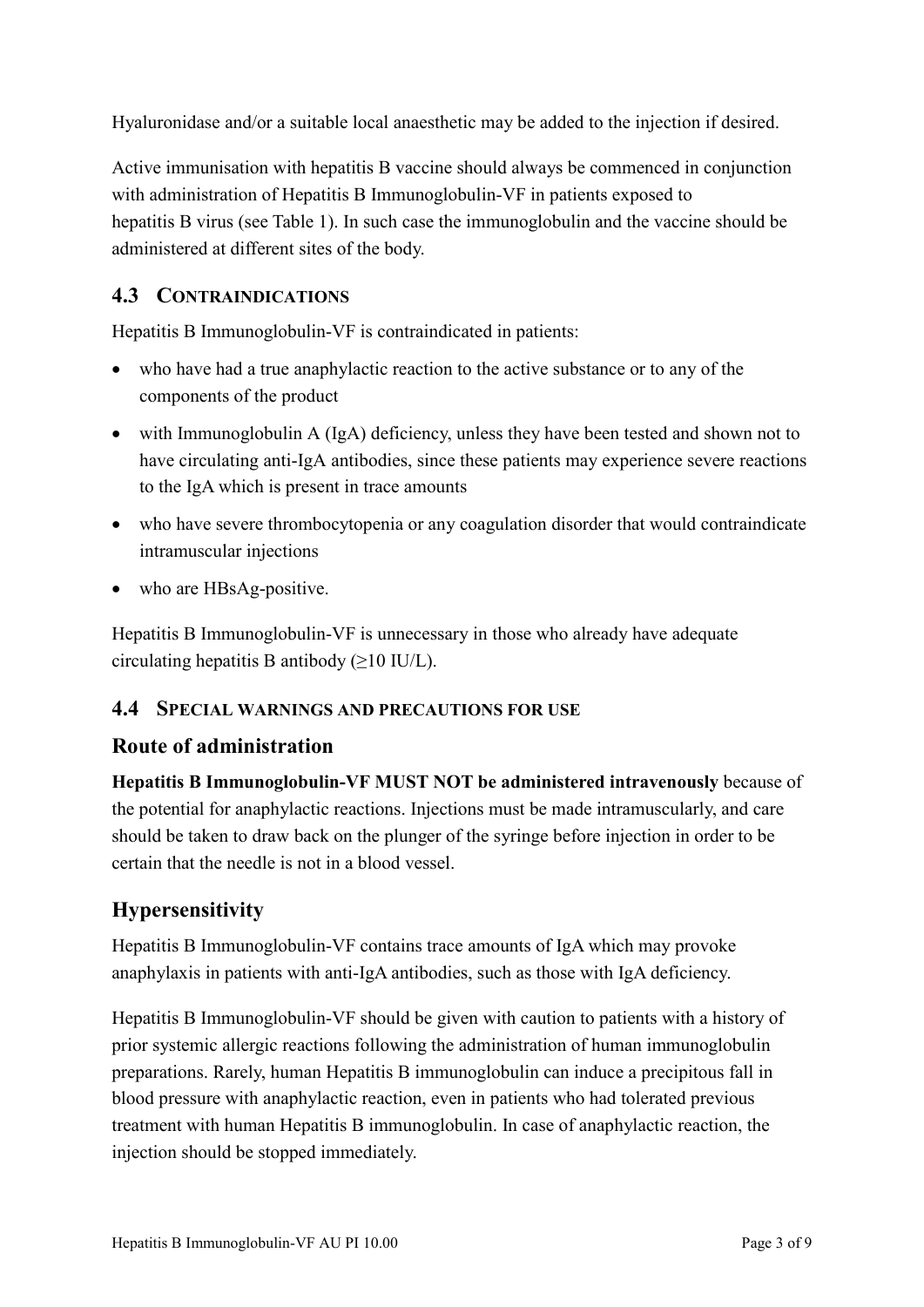In the case of shock, treatment should follow the guidelines of shock therapy.

Patients should be observed for at least 20 minutes after administration of Hepatitis B Immunoglobulin-VF. Particularly in cases of inadvertent intravenous injection, patients should be observed for longer term (at least 1 hour) after administration.

## **Pathogen safety**

This product is made from human plasma. Products made from human plasma may contain infectious agents, such as viruses and theoretically Creutzfeldt-Jakob Disease (CJD) agents, that can cause disease. The risk that such products will transmit an infectious agent has been reduced by screening plasma donors for prior exposure to certain infectious agents and by testing for the presence of certain viral markers.

In addition, the manufacturing process for Hepatitis B Immunoglobulin contains specific steps to reduce the possibility of viral transmission including pasteurisation for viral inactivation and nanofiltration for virus removal. The current procedures applied in the manufacture of this product are effective against enveloped viruses such as human immunodeficiency virus (HIV), hepatitis B virus (HBV) and hepatitis C virus (HCV), and the non-enveloped viruses, such as hepatitis A virus (HAV) and human parvovirus B19.

There is reassuring clinical experience regarding the lack of parvovirus B19 transmission with immunoglobulins and the nanofiltration step of the manufacturing process has been shown to remove such viruses (or viruses of similar size). The product is known to contain antibodies to the virus.

Immunoglobulins for intramuscular injection, prepared by this process from plasma screened by current methods, have not been implicated in the transmission of viral infectious diseases including human immunodeficiency virus (HIV). Studies using plasma spiked with HIV have shown that the Cohn cold-ethanol fractionation process produces a very large reduction in virus titre with undetectable levels in the immunoglobulin fraction. Epidemiological studies have not recognised any cluster of AIDS patients or HIV seroconversion in immunoglobulin recipients.

Despite these measures, such products may still potentially transmit disease. There is also the possibility that other known or unknown infectious agents may be present in such products.

Vaccination for patients in receipt of medicinal products from human plasma should be considered where appropriate.

It is strongly recommended that every time Hepatitis B Immunoglobulin-VF is administered to a patient, the name and batch number of the product are recorded in order to maintain a link between the patient and the batch of the product.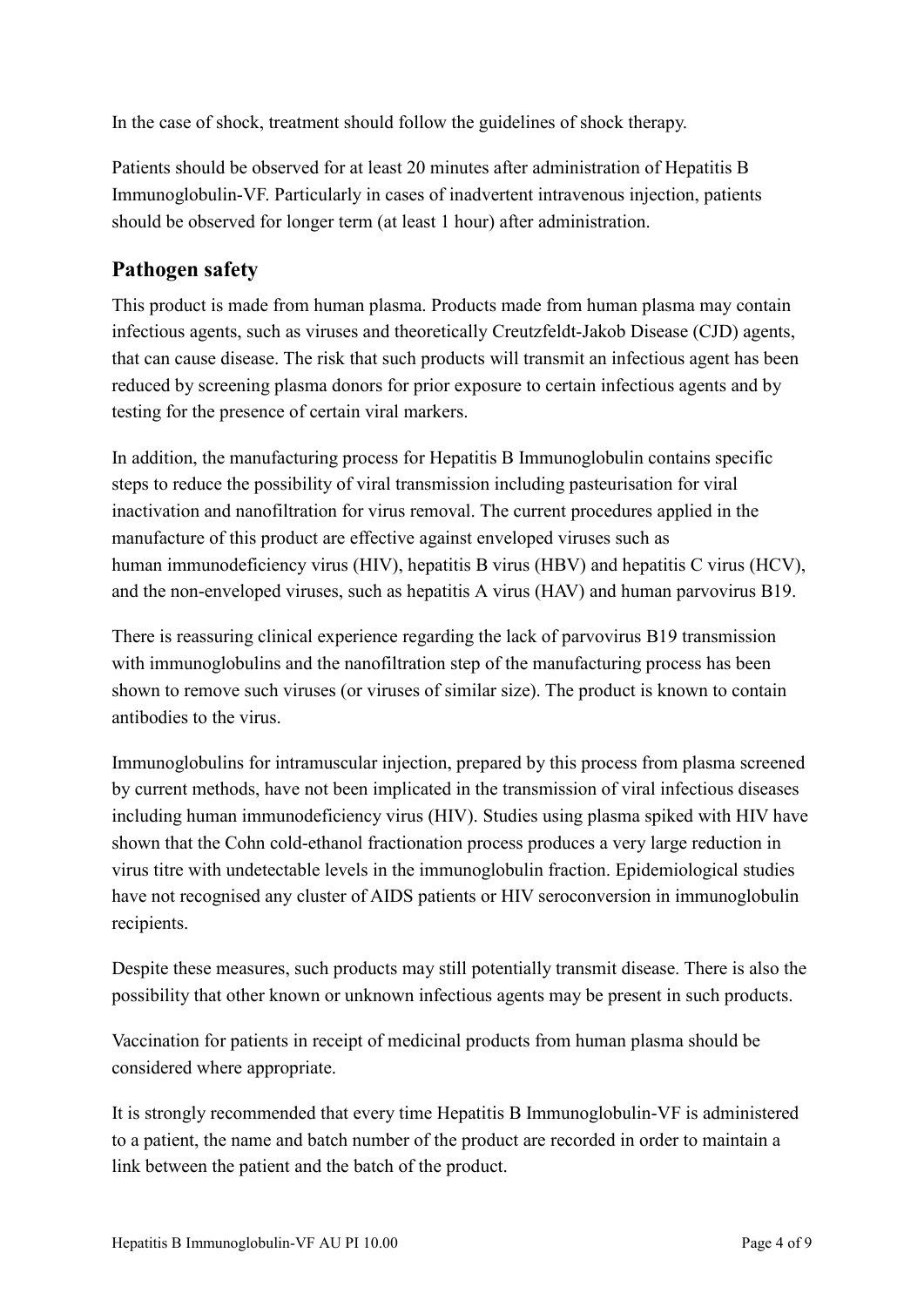## **Use in the elderly**

The use of this product in the elderly population has not been established in appropriate studies. To date, this population is not over-represented in spontaneous reports of adverse events associated with the use of CSL's intramuscular immunoglobulin products.

### **Paediatric use**

The use of this product in the paediatric population has not been established in appropriate studies. To date, this population is not over-represented in spontaneous reports of adverse events associated with the use of CSL's intramuscular immunoglobulin products.

### **Effects on laboratory tests**

After injection of immunoglobulin, the transitory rise of the various passively transferred antibodies in the patient's blood may result in misleading positive results in serological testing. Passive transmission of antibodies to erythrocyte antigens (e.g., anti-A, anti-B, anti-D) may interfere with some serological tests for red cell allo-antibodies (e.g. Coombs' test).

## **4.5 INTERACTIONS WITH OTHER MEDICINES AND OTHER FORMS OF INTERACTIONS**

Hepatitis B Immunoglobulin-VF should not be mixed with other pharmaceutical products, except as indicated (see section 4.2 Dose and method of administration).

*Hepatitis B vaccine:* If hepatitis B vaccine is administered at the same time as Hepatitis B Immunoglobulin-VF it should be given in a different limb/site.

*Live attenuated virus vaccines:* Passively acquired antibody can interfere with the response to live, attenuated virus vaccines. Therefore, administration of such vaccines, e.g. poliomyelitis or measles, should be deferred until approximately three months after passive immunisation. In the case of measles, the decrease in efficacy may persist for up to one year. Therefore, patients receiving measles vaccine should have their antibody status checked. If Hepatitis B Immunoglobulin-VF is administered within two weeks of vaccination with a live attenuated virus vaccine, the efficacy of the vaccine may be compromised. Consideration should be given to re-vaccination approximately three months after Hepatitis B Immunoglobulin-VF was given.

### **4.6 FERTILITY, PREGNANCY AND LACTATION**

### **Effects on fertility**

No reproductive toxicity studies have been conducted with Hepatitis B Immunoglobulin-VF. There have been no reports of such effects associated with the use of CSL's plasma-derived therapeutic medicines.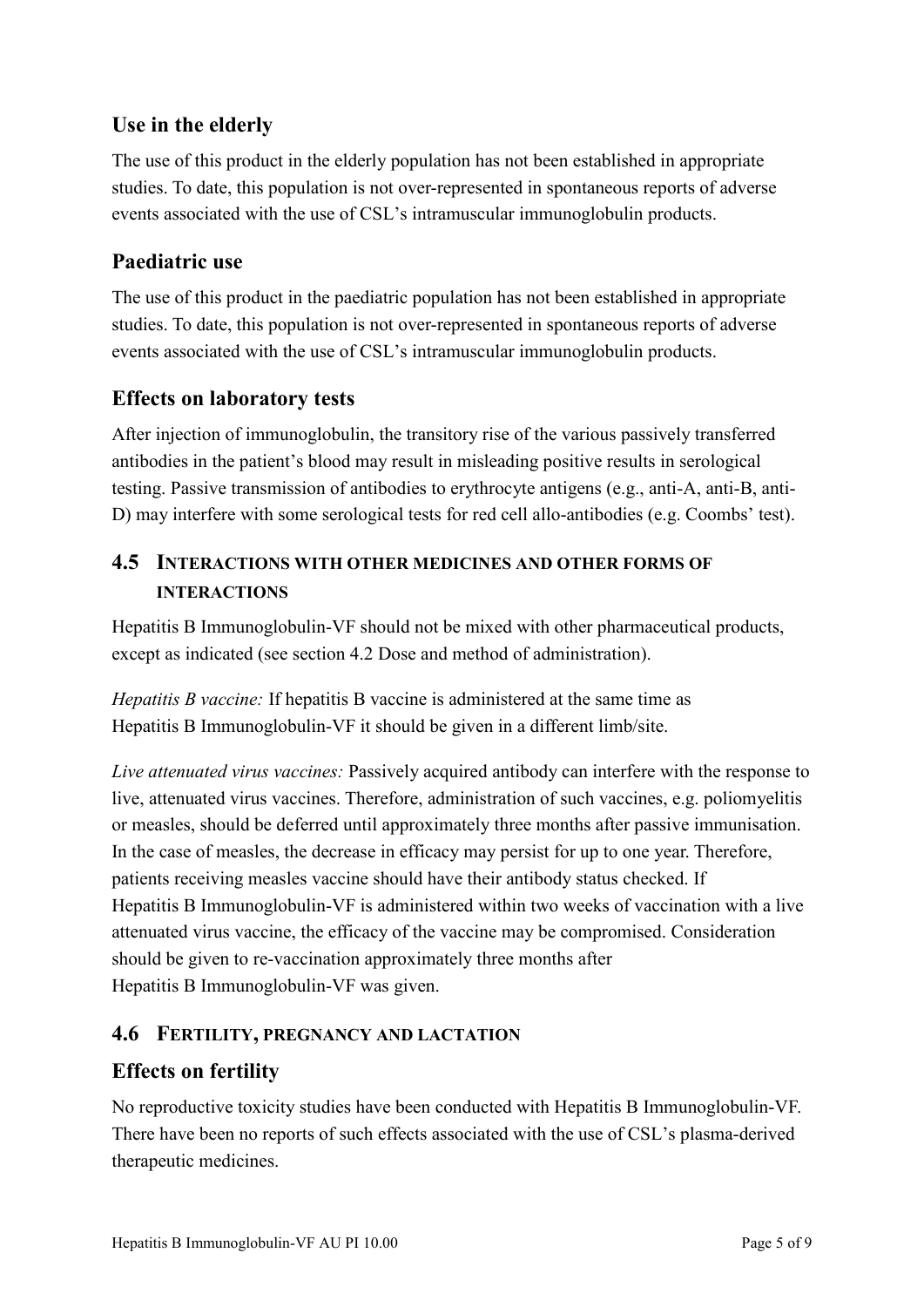## **Use in pregnancy**

The safety of this medicinal product for use in human pregnancy has not been established in controlled clinical trials. Hepatitis B Immunoglobulin-VF should therefore only be given with caution to pregnant women.

## **Use in lactation**

The safety of this medicinal product for use during lactation has not been established in controlled clinical trials. Hepatitis B Immunoglobulin-VF should therefore only be given with caution to breast-feeding mothers. Immunoglobulins are excreted in breast milk, however, it is not known whether this applies to passively administered Hepatitis B Immunoglobulin-VF.

#### **4.7 EFFECTS ON ABILITY TO DRIVE AND USE MACHINES**

No effects on ability to drive and use machines have been observed.

### **4.8 ADVERSE EFFECTS (UNDESIRABLE EFFECTS)**

Local tenderness, erythema and stiffness may occur at the site of injection and may persist for several hours. This may occur after any intramuscular injection. In the clinical trial with Hepatitis B Immunoglobulin, the following general and local reactions were recorded in the 58 healthy subjects (total number of events, up to and including 7 days post injection; pasteurised/unpasteurised product): malaise (20/22 events), drowsiness (13/17 events), induration (10/4 events), sensation of fever (4/4 events), chills (3/3 events), sweating (3/1 events) and warmth/heat when touched (0/4 events). There was an overall higher reporting of local tolerance adverse events at the injection site for the unpasteurised product, such as pain (32/52 events), bruising (10/22 events), redness (2/8 events) and irritation (2/4 events).

Mild pyrexia, malaise, drowsiness and urticaria have been reported occasionally after injections of immunoglobulins. True allergic responses are rare. Skin lesions, headache, dizziness, nausea, generalised hypersensitivity reactions and convulsions have been reported on rare occasions.

### **Reporting suspected adverse effects**

Reporting suspected adverse reactions after registration of the medicinal product is important. It allows continued monitoring of the benefit-risk balance of the medicinal product. Healthcare professionals are asked to report any suspected adverse reactions at www.tga.gov.au/reporting-problems.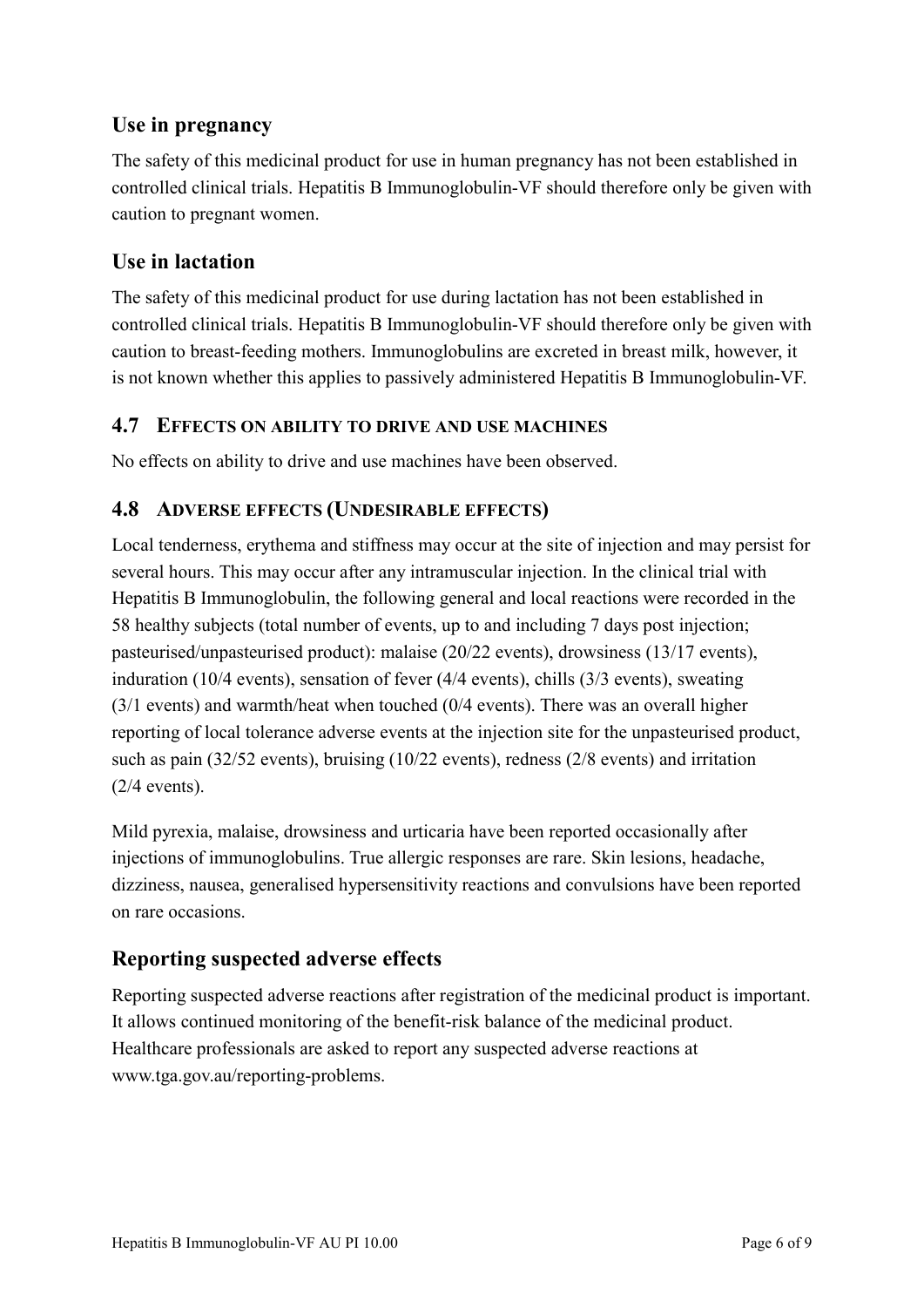### **4.9 OVERDOSE**

The consequences of overdosage are not known.

For information on the management of overdose, contact the Poisons Information Centre on 13 11 26 (Australia).

## **5 PHARMACOLOGICAL PROPERTIES**

### **5.1 PHARMACODYNAMIC PROPERTIES**

#### **Mechanism of action**

Hepatitis B Immunoglobulin-VF contains specific neutralising antibodies (mainly IgG) against hepatitis B surface antigen (HBsAg). Donations are selected on the basis that they contain high levels of antibody to HBsAg. Pharmacological data is presented under Clinical trials.

## **Clinical trials**

A comparative clinical trial was conducted to investigate the effect of pasteurisation on the *in vivo* behaviour of intramuscular immunoglobulins using Hepatitis B Immunoglobulin (pasteurised and unpasteurised) as the representative of this group of products. Fifty-eight (58) healthy subjects (28 males and 30 females) each received an intramuscular injection of pasteurised (viral inactivated) or unpasteurised Hepatitis B Immunoglobulin. No significant clinical differences were observed.

Twenty-eight (28) subjects received the viral inactivated product. Maximal serum concentration of IgG was reached after  $8.0 \pm 5.5$  days (mean $\pm$ s.d.), and the estimated half life of IgG was 27.2±6.6 days (mean±s.d.). The IgG levels remained at protective levels for at least 6 weeks. These values are consistent with ranges observed with other intramuscular immunoglobulin products.

A clinical trial with Hepatitis B Immunoglobulin-VF has not been conducted.

#### **5.2 PHARMACOKINETIC PROPERTIES**

Refer to Section 5.1 Pharmacodynamic Properties.

## **5.3 PRECLINICAL SAFETY DATA**

### **Genotoxicity**

No genotoxicity studies have been conducted with Hepatitis B Immunoglobulin-VF. There have been no reports of such effects associated with the use of CSL's plasma-derived therapeutic medicines.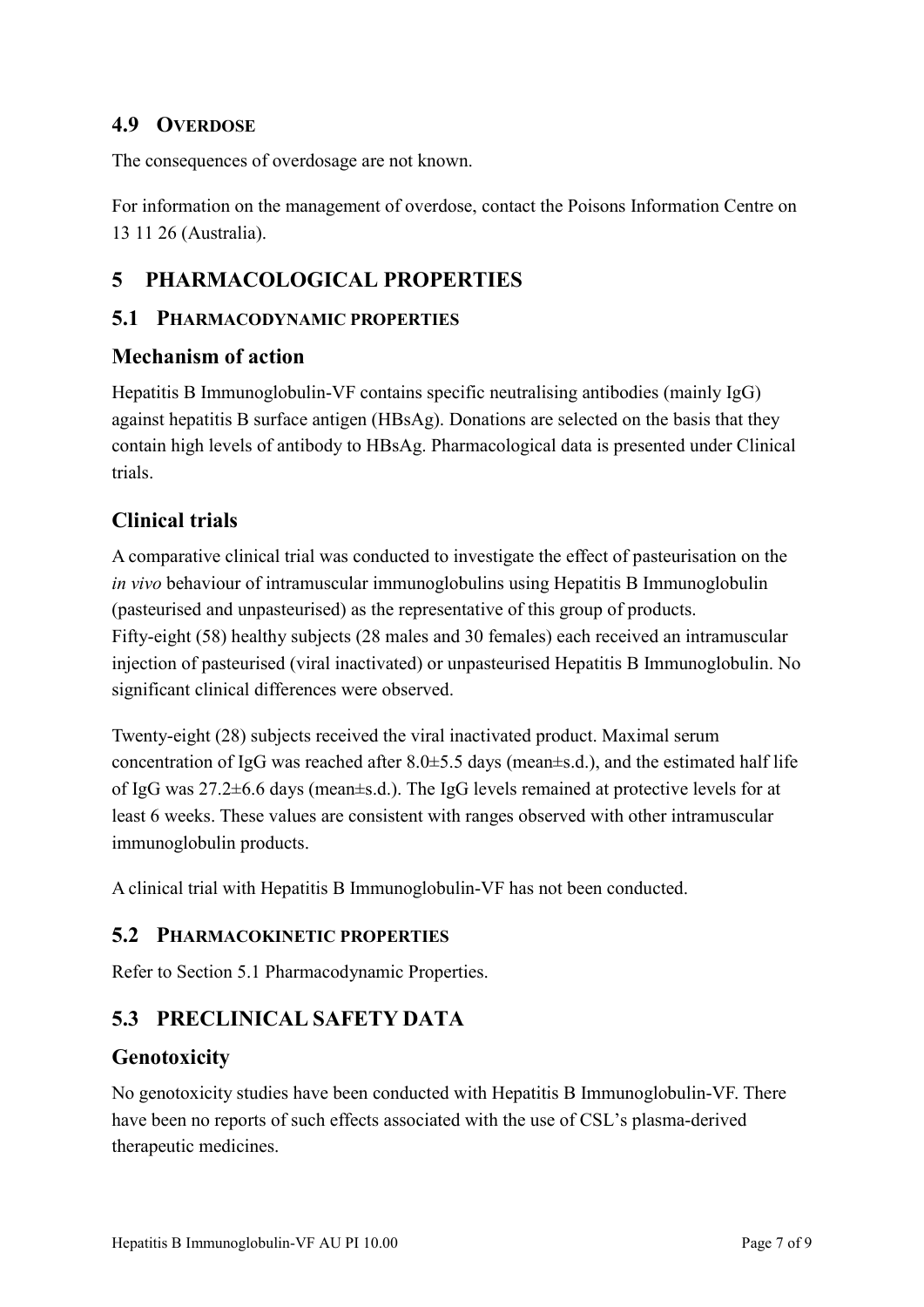## **Carcinogenicity**

No carcinogenicity studies have been conducted with Hepatitis B Immunoglobulin-VF. There have been no reports of such effects associated with the use of CSL's plasma-derived therapeutic medicines.

# **6 PHARMACEUTICAL PARTICULARS**

### **6.1 LIST OF EXCIPIENTS**

Refer to Section 2 Qualitative and quantitative composition.

#### **6.2 INCOMPATIBILITIES**

This medicinal product must not be mixed with other medicinal products, diluents or solvents, except as indicated (see section 4.2 Dose and method of administration).

### **6.3 SHELF LIFE**

In Australia, information on the shelf life can be found on the public summary of the Australian Register of Therapeutic Goods (ARTG). The expiry date can be found on the packaging.

#### **6.4 SPECIAL PRECAUTIONS FOR STORAGE**

Store at 2°C to 8°C (Refrigerate. Do not freeze). Protect from light. Do not use after the expiry date shown on the label.

#### **6.5 NATURE AND CONTENTS OF CONTAINER**

Hepatitis B Immunoglobulin-VF solution for intramuscular injection is available in single vials containing 100 IU or 400 IU hepatitis B antibody. The actual volume in the vial is stated on the label.

#### **6.6 SPECIAL PRECAUTIONS FOR DISPOSAL**

In Australia, any unused medicine or waste material should be disposed of in accordance with local requirements.

#### **6.7 PHYSICOCHEMICAL PROPERTIES**

#### **Chemical structure**

Not applicable

### **CAS Number**

None assigned